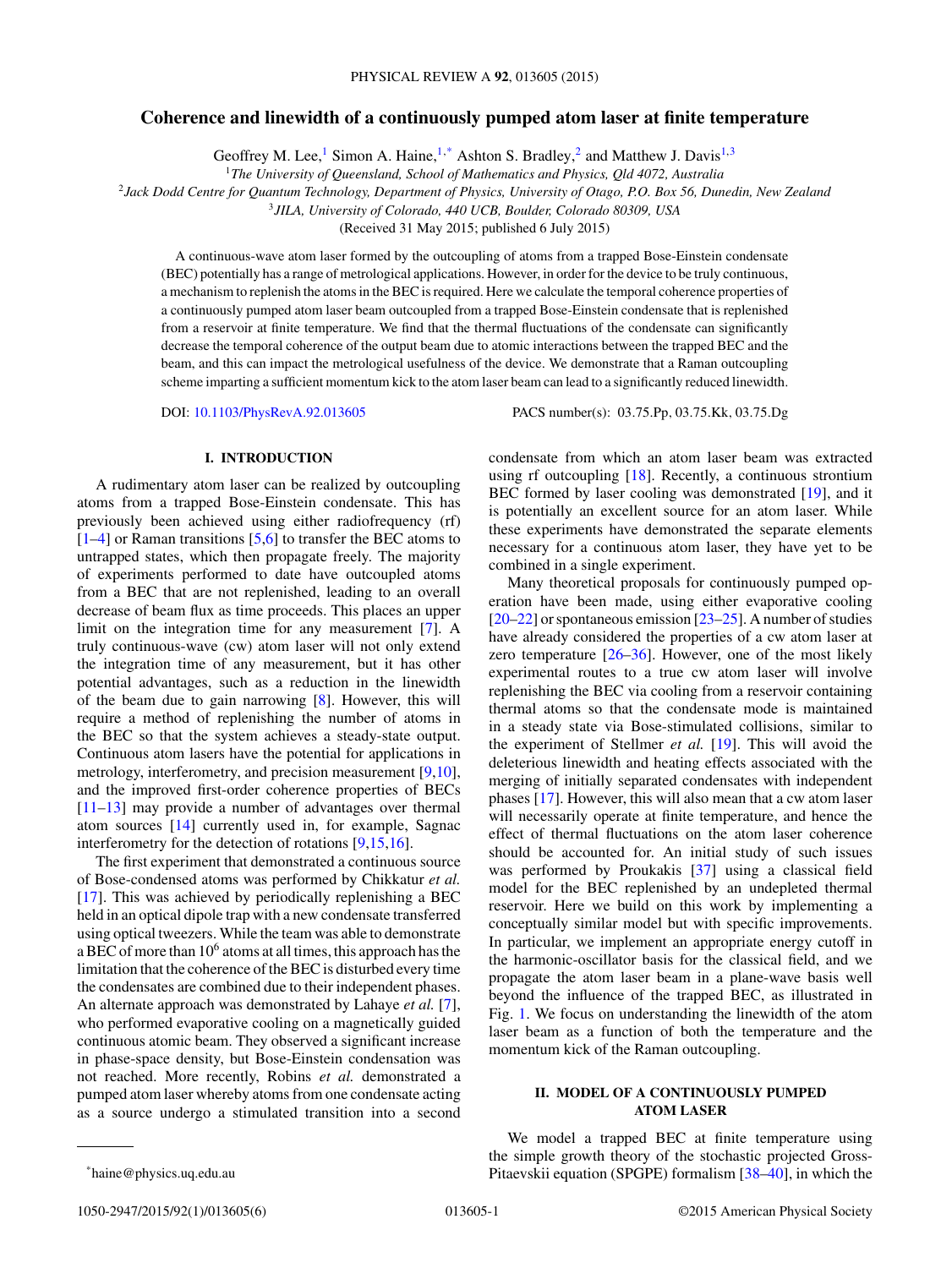<span id="page-1-0"></span>

FIG. 1. (Color online) Typical classical field and atom laser beam profiles in steady state. (a)  $T = 0$ , (b)  $T = 144$  nK. The instantaneous classical field density is shown in blue, whereas the instantaneous atom laser beam density is denoted by the black-dashed curve. The red dot-dashed curve shows the time-averaged atom laser beam density for comparison. The atom laser beam density has been scaled by a factor of  $2 \times 10^3$  so that it is visible on the axes as the trapped classical field. Insets: a detailed view of the classical field region. In (a), the instantaneous atom laser beam density and time-average atom laser beam density lie on top of one another. For all plots:  $\mu =$  $102 \hbar \omega_x$ ,  $g_{11}/\hbar \omega_x x_0 = 0.0166$ , where  $x_0 = (\hbar/m\omega_x)^{1/2}$ ,  $\Omega = 1$  Hz,  $\hbar\gamma = 0.0028$ , and  $k_0 = 2.3 \times 10^7 \,\text{m}^{-1}$ .

energy damping of the scattering terms is neglected. This has previously been successfully applied to model the formation of Bose-Einstein condensates from evaporative cooling [\[41\]](#page-5-0). Briefly, the second quantized Bose-field operator is divided at a cutoff energy  $E_{\text{cut}}$  into a high occupation ( $N_k \gg 1$ ) coherent region, in which interaction effects and thermal fluctuations are significant, and a low occupation incoherent region that can be treated as a thermal gas. The dynamics of the entire coherent region can then be treated approximately as a classical field. For the problem to be tractable, we treat the incoherent region as an undepleted reservoir at fixed temperature *T* and chemical potential  $\mu$ . We expect this is a reasonable approximation in steady state if we imagine that we can replenish thermal atoms at a constant rate while undergoing continuous cooling; see, e.g., [\[19,22\]](#page-4-0). The stationary incoherent region thus continuously replenishes the coherent region through Bose-stimulated collisions. The atom laser beam is formed by implementing Raman outcoupling from the coherent region, which depletes not only the condensate but also the noncondensed atoms, resulting in a thermally broadened linewidth for the atom laser beam.

We consider a magnetically trapped  $87Rb$  condensate containing approximately  $10<sup>5</sup>$  atoms. We outcouple atoms into an atomic waveguide, as demonstrated by Guerin *et al.* [\[42\]](#page-5-0), by transferring them to a magnetically insensitive state via a Raman transition, which gives the outcoupled atoms a momentum kick in the positive *x* direction. The waveguide provides confinement in the radial direction. We choose experimentally reasonable trapping frequencies of  $(\omega_x, \omega_\perp)$  =  $2\pi \times (10,200)$  Hz. For relatively tight transverse confinement, we neglect the dynamics in the radial direction and simulate the system in one dimension.

The equations of motion for the trapped field  $\psi(x,t)$  and outcoupled atoms  $\phi(x,t)$  are

$$
d\psi(x) = -\frac{i}{\hbar} \mathcal{P} \left[ [\hat{L} + g_{12} |\phi(x)|^2] |\psi(x) - \hbar \Omega e^{-ik_0 x} \phi(x) \right] dt
$$

$$
+ \mathcal{P} [\gamma(\mu - \hat{L}) \psi(x) dt + dW_{\gamma}(x, t)], \tag{1}
$$

$$
d\phi(x) = -\frac{i}{\hbar} \left[ \left( \frac{-\hbar^2}{2m} \frac{\partial^2}{\partial x^2} + g_{12} |\psi(x)|^2 + g_{22} |\phi(x)|^2 - \hbar \delta \right) \phi(x) - \hbar \Omega e^{ik_0 x} \psi(x) \right] dt, \tag{2}
$$

with

$$
\hat{L} = -\frac{\hbar^2}{2m} \frac{\partial^2}{\partial x^2} + \frac{1}{2} m \omega_x^2 x^2 + g_{11} |\psi(x)|^2, \tag{3}
$$

where *m* is the atomic mass, and  $\mu$  and *T* are the chemical potential and temperature of the reservoir. The recoil momentum and Rabi frequency of the Raman transition are  $\hbar k_0$  and  $\Omega$ , respectively, with a two-photon detuning of  $\delta$ . The operator  $\mathcal P$  projects  $\psi(x)$  onto the truncated basis of harmonic-oscillator eigenstates with energy  $\epsilon \leq E_{\text{cut}}$ . The effective one-dimensional (1D) interaction strengths are  $g_{ij} = \frac{4\pi \hbar^2 a_{ij}}{2m\sigma_{\perp}}$ , where  $\sigma_{\perp}$  is determined by integrating out the transverse dimension using a Gaussian variational ansatz, and  $a_{ij}$  is the *s*-wave scattering length for collisions between states *i* and *j*. In this work, we choose  $a_{11} = a_{12} = a_{22}$ 5.29 nm, which is approximately true for the  $|F = 1, m_F =$  $-1$  and  $|F = 2, m_F = 0$  states of <sup>87</sup>Rb [\[43\]](#page-5-0). The noise is complex Gaussian and has a nonvanishing correlator  $\langle dW^*_{\gamma}(x,t) dW_{\gamma}(x',t) \rangle = 2\gamma \delta(x-x')dt$ . The quantity  $\gamma$  is the rate constant for the exchange of particles between the thermal reservoir and the classical field, for which we use the estimate  $\gamma = 12ma_{11}^2 k_B T/\pi \hbar^3$  [\[44\]](#page-5-0). The steady state of the atom laser is independent of this quantity inside the weak outcoupling regime such that the condensate is not significantly depleted. We chose  $\Omega = 1$  Hz for all our simulations in order to stay in the weak outcoupling regime [\[45\]](#page-5-0).

We simulate the classical field  $\psi(x)$  using the harmonicoscillator basis as described in Refs. [\[38,](#page-4-0)[46\]](#page-5-0), and we present results for a cutoff of  $E_{\text{cut}} = 150\hbar\omega_x$ . We have increased the cutoff to  $E_{\text{cut}} = 300 \hbar \omega_x$  in other simulations and found no significant difference in our results. The beam  $\phi(x)$  is simulated on a rectangular grid, and we make use of numerical grid interpolation for the coupling terms. Classical field atoms are transferred to the beam with a momentum  $\hbar k_0$ , and we implement an imaginary absorbing potential at the edge of the atom laser beam grid.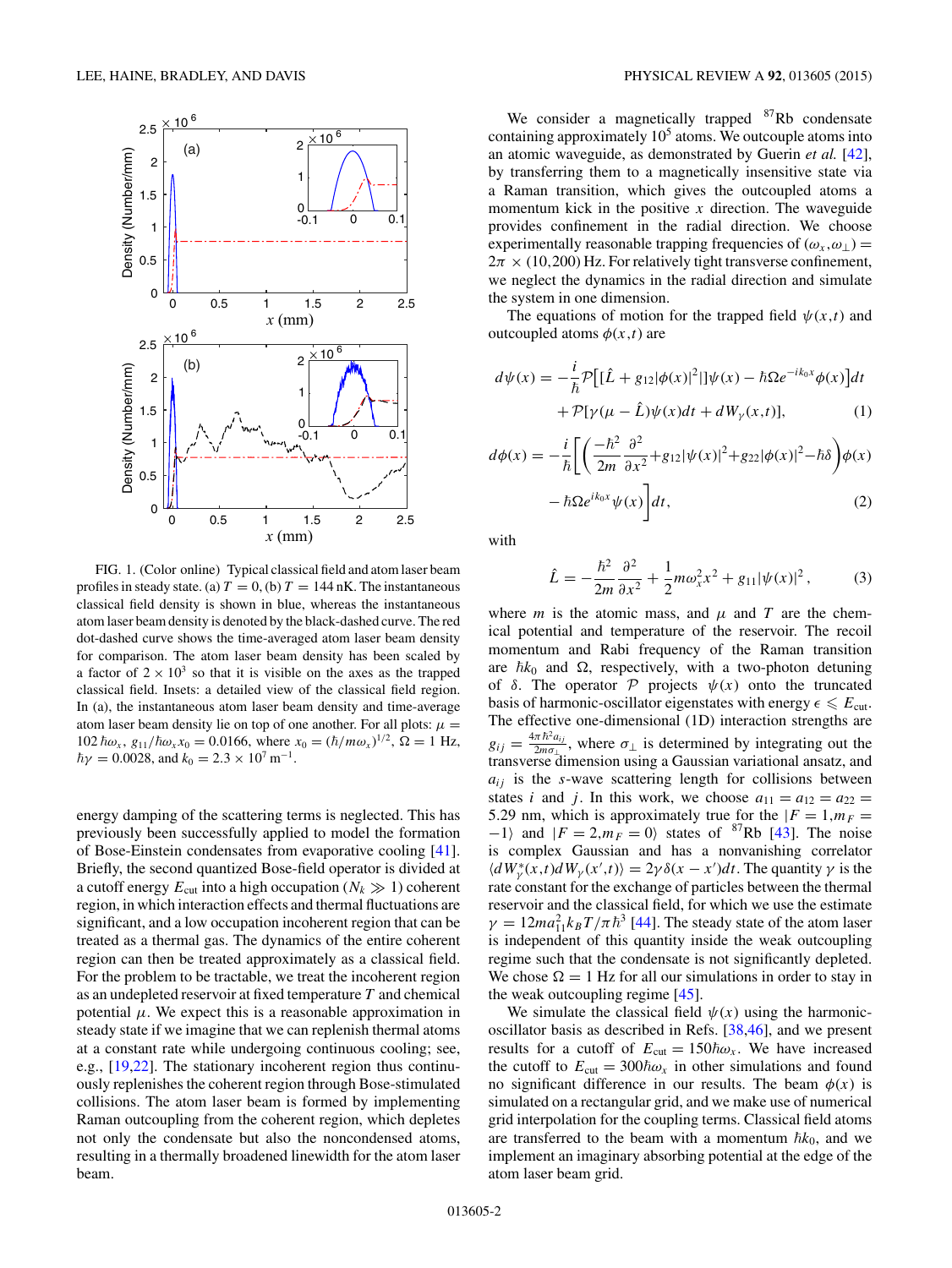We initialize our simulations with a  $T = 0$  condensate found from the solution of the time-independent Gross-Pitaevskii equation with the outcoupling turned off. The simulations are then run until we reach a steady state for the beam and condensate. We calculate observables by averaging 500 time samples of 64–95 independent trajectories, which gives converged results with relatively small statistical noise. Figure [1](#page-1-0) shows examples of the instantaneous density of the trapped Bose gas and the atom laser beam once the system has reached steady state at (a)  $T = 0$  and (b)  $T = 144$  nK.

#### **III. TEMPORAL COHERENCE OF THE OUTPUT BEAM**

The phase coherence of the atom laser beam can be quantified by the normalized equal position first-order temporal correlation function [\[47\]](#page-5-0)

$$
g^{(1)}(x,\Delta t) = \frac{\langle \phi^*(x,t)\phi(x,t+\Delta t) \rangle}{\sqrt{\langle |\phi(x,t)|^2 \rangle \langle |\phi(x,t+\Delta t)|^2 \rangle}}.
$$
 (4)

Figure 2 shows  $|g^{(1)}(x,\Delta t)|$  for two different temperatures. Unsurprisingly, the coherence time decreases monotonically with increasing temperature for fixed  $\mu$ . In this parameter regime, we find that the atom laser coherence directly reflects the first-order temporal coherence of the classical field  $\psi(x)$ at the trap center, which is plotted for comparison in Fig. 2.



FIG. 2. (Color online) First-order temporal coherence of the atom laser beam and condensate quantified by  $g^{(1)}(x, \Delta t)$  for temperatures (a)  $T = 48$  nK with  $N_0 = 1.1 \times 10^5$  and (b)  $T = 384$ nK with  $N_0 = 0.72 \times 10^5$ . For both plots, the solid red line is the coherence of the condensate at  $x = 0$ , the dashed blue line is the coherence of the atom laser beam for *x* just outside the trapped gas, and the dash-dotted black line is the estimate given by the Bogoliubov approximation of Eq. (8). All other parameters are the same as those in Fig. [1.](#page-1-0)

To gain physical insight into the decrease of phase coherence in the condensate at finite temperature, we can approximate the evolution of the classical field by utilizing the Bogoliubov approximation [\[48\]](#page-5-0). The classical field can be expressed as

$$
\psi(x,t) = e^{-i\mu t/\hbar} \left[ \sqrt{N_0} \varphi_0(x) + \sum_{j>0} [u_j(x)e^{-i\epsilon_j t/\hbar} b_j + v_j^*(x)e^{i\epsilon_j t/\hbar} b_j^*] \right],
$$
\n(5)

where  $N_0$  is the condensate number,  $\varphi_0(x)$  is the condensate wave function, and  $u_j(x)$  and  $v_j(x)$  are the 1D Bogoliubov quasiparticle modes with energies  $\epsilon_j$  measured relative to the chemical potential [\[49\]](#page-5-0). An approximate form for the Bogoliubov modes in the 1D Thomas-Fermi limit can be written as [\[50\]](#page-5-0)

$$
f_j^{\pm}(\tilde{x}) = \sqrt{j + \frac{1}{2}} \left[ \frac{2\mu}{\epsilon_j} (1 - \tilde{x}^2) \right]^{\pm \frac{1}{2}} P_j(\tilde{x}), \quad (6)
$$

where the spatial dependence has been normalized to the Thomas-Fermi radius of the condensate,  $\tilde{x} = x/R$ <sub>TF</sub>, where  $R_{\text{TF}} = (2\mu/m\omega_x^2)^{1/2}$ , and  $P_j(\tilde{x})$  are Legendre polynomials. The functions  $f_j^{\pm}(\tilde{x})$  are related to the Bogoliubov mode functions  $u(\tilde{x})$  and  $v(\tilde{x})$  via the relation  $f_j^{\pm}(\tilde{x}) = u(\tilde{x}) \pm v(\tilde{x})$ . The Bogoliubov modes have energies  $\epsilon_j = \hbar \omega_x \sqrt{j(j+1)/2}$ for positive integers  $j$  [\[50\]](#page-5-0) in the one-dimensional Thomas-Fermi limit.

We can then construct an estimate of the first-order correlation function  $g^{(1)}(x, \Delta t) \propto \langle \psi^*(x,t) \psi(x,t + \Delta t) \rangle$  by substituting the Bogoliubov expansion (6) and computing the sum numerically. We examine the temporal coherence at the center of the condensate where outcoupling is resonant. We assume each Bogoliubov mode is thermally occupied with quasiparticles according to the equipartition distribution

$$
N_j \equiv \langle b_j^* b_j \rangle = \frac{k_B T}{\epsilon_j},\tag{7}
$$

while the ground state has an occupation equal to the condensate number  $N_0$  calculated from the one-body density matrix using the Penrose-Onsager criterion for condensation [\[38\]](#page-4-0). Assuming  $N_j \gg 1$ , we have

$$
\langle \psi^*(0,t)\psi(0,t+\Delta t) \rangle
$$
  
=  $N_0|\varphi_0(0)|^2 + \sum_{j>0} \frac{k_B T}{\epsilon_j} \left(j + \frac{1}{2}\right) \frac{|P_j(0)|^2}{2} \left[ \left(\frac{4\mu^2 + \epsilon_j^2}{2\mu\epsilon_j}\right) \times \cos(\epsilon_j \Delta t/\hbar) - 2i \sin(\epsilon_j \Delta t/\hbar) \right].$  (8)

The estimate given by Eq.  $(8)$  is also shown in Fig. 2, where the correlation function has been normalized to compare with the SPGPE results. The estimate replicates the early decay of the numerical results, indicating that the mechanism for the loss of coherence observed in the condensate is the dephasing of thermal fluctuations. The revivals of coherence present in the Bogoliubov estimate are not present in the SPGPE result, as the noise term of the SPGPE causes a random drift in the phase of each of the modes, which prevents the rephasing.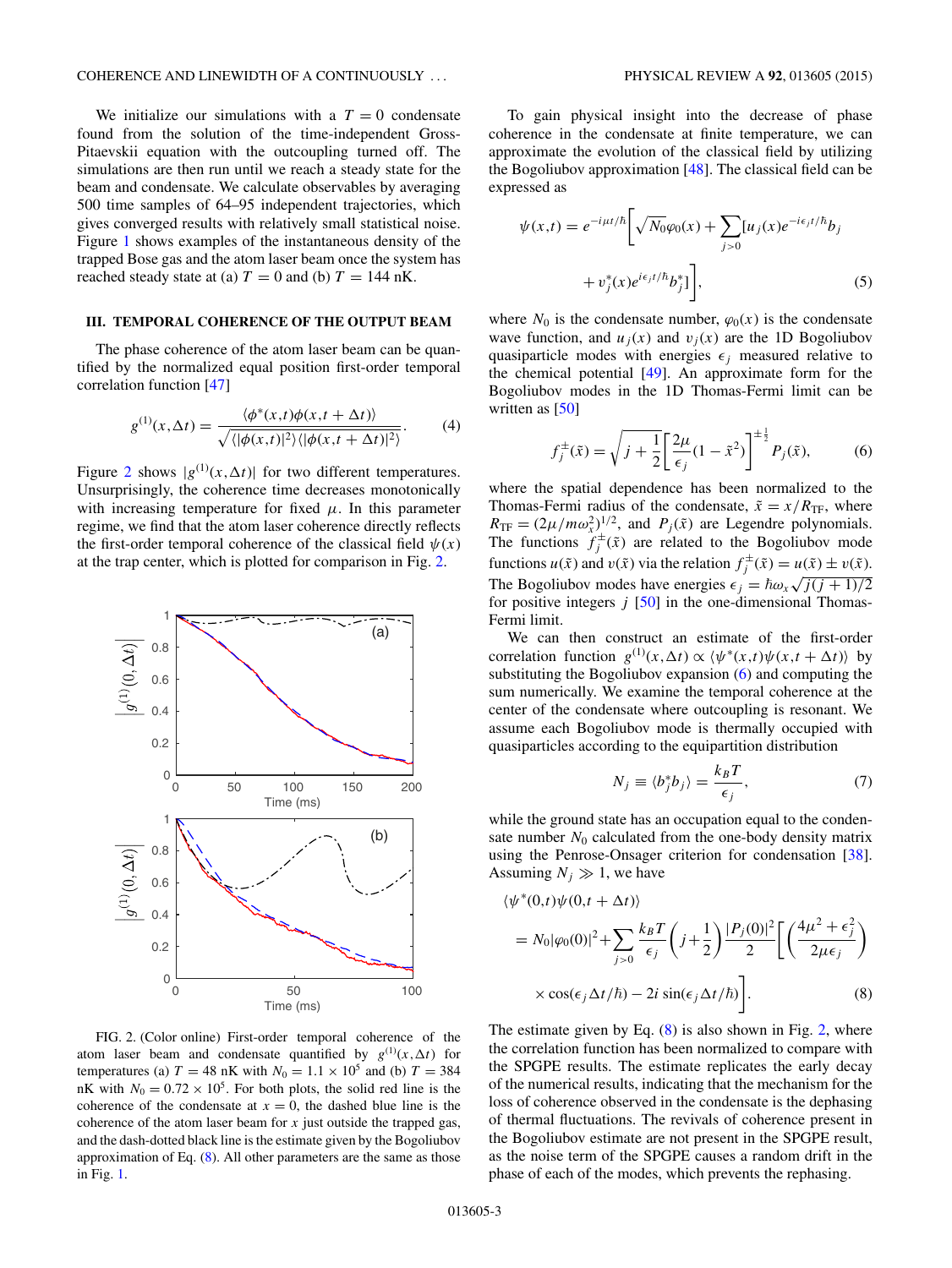# **IV. INFLUENCE OF THE MOMENTUM KICK ON THE LINEWIDTH**

We now investigate the effect of the magnitude of the momentum kick on the linewidth of the atom laser at finite temperature. At zero temperature, the momentum transfer to the atom laser beam of  $\hbar k_0$  would have no bearing on the temporal coherence and hence the linewidth of the atom laser. At finite temperature, we find that the temporal coherence of the trapped BEC is also independent of the value of  $k_0$ . However, we find that this is not the case for the atom laser beam. Instead, below a critical value of  $k_0$ , we find that for a given temperature the temporal coherence of the beam decays significantly faster than that of the trapped BEC.

Defining the power spectrum of a field  $\chi(x_0,t)$  as

$$
P_{\chi}(x_0,\omega) = \left| \int dt \, e^{-i\omega t} \chi(x_0,t) \right|^2, \tag{9}
$$

we define the spectral linewidth of the field as

$$
\Delta \omega_{\chi}(x_0) = \left[ \int d\omega \, P_{\chi}(x_0, \omega) \omega^2 - \left( \int d\omega \, P_{\chi}(x_0, \omega) \omega \right)^2 \right]^{1/2} . \tag{10}
$$

This quantity is plotted for both the center of the condensate (blue asterisks) and the middle of the atom laser beam (red diamonds) in Fig. 3 for a temperature of  $T = 384$  nK. It is clear that the atom laser beam exhibits a dramatic increase in linewidth for momentum kicks below  $k_0 = 6 \times 10^6 \,\mathrm{m}^{-1}$ .

We have found that this excess linewidth is due to the thermal density fluctuations of the classical field that the atom laser beam experiences as it propagates through the trapped BEC. If the outcoupling momentum  $\hbar k$  is sufficiently large, the density of the trapped classical field is essentially frozen on the time scale required for particles to leave the region of the BEC, so the linewidth of the beam is determined by the spectral linewidth of the condensate at the spatial position where the outcoupling is resonant. However, for smaller



FIG. 3. (Color online) Linewidths of the condensate and the atom laser as a function of momentum kick for  $T = 384$  nK. Blue asterisks: condensate linewidth at outcoupling position. Red diamonds: atom laser beam linewidth. Black dots: Classical model of the linewidth of Newtonian particles exiting the system experiencing the fluctuating classical field of the trapped BEC as described in the text. All other parameters are the same as those in Fig. [1.](#page-1-0)

momenta, and therefore longer exit times, the outcoupled atoms experience significant spatiotemporal fluctuations in the effective spatial potential due to the classical field, resulting in greater dispersion in velocity of the outcoupled atoms and a larger linewidth. A threshold momentum separating the different linewidth behavior may be determined via a classical argument. Particles traveling significantly faster than the thermal density fluctuations can "outrun" the fluctuations, and thus experience no velocity broadening. Taking the sound speed  $c_s = [g_{11}N_0|\varphi(0)|^2/m]^{1/2}$  as an estimate for the characteristic speed of density fluctuations, we note that the threshold momentum for the excess linewidth is approximately twice this value, consistent with our argument.

We have implemented a simple numerical model to confirm this explanation. We have simulated the dynamics of an ensemble of classical atom laser beam particles placed at the classical outcoupling position with initial momentum -*k*0. In a zero-temperature system, the effective potential experienced by the outcoupled atoms due to interactions with the BEC will be static. Therefore, outcoupling the atom laser beam from the center of the trap will result in a momentum increase of the output as the atoms "roll down the hill" so their output momentum is  $\hbar k = \sqrt{(\hbar k_0)^2 + 2m\mu}$  [\[35\]](#page-4-0), but there is no broadening of the initial distribution. However, at finite temperature, upon exiting the trapped BEC, the momentum distribution of the beam will be broadened due to interactions with the fluctuating density of the classical field, and we quantify it by standard deviation of the output energy distribution. The resulting linewidth is plotted in Fig. 3 in comparison with the results from our SPGPE model, where we can see that they are in broad agreement.

As the excess linewidth of the atom laser beam is due to density fluctuations of the trapped BEC, the effect will disappear if there are no interactions between the trapped BEC and the atom laser beam. We have verified this by setting  $g_{12} = 0$  in our simulations (while appropriately adjusting the detuning  $\delta = \hbar k_0^2 / 2m - \mu / \hbar$  in order to maintain resonant outcoupling in the center of the condensate). In this case, the linewidth of the atom laser beam reverts to the linewidth of the condensate for all values of the Raman kick momentum. It may be possible to exploit an intercomponent Feshbach resonance to achieve this in an experiment, significantly reducing the linewidth. However, this may be technically challenging in practice.

A potential solution to reduce the atom laser linewidth for a fixed temperature and momentum kick is to alter the detuning such that the resonant position is closer to the edge of the condensate and the exit time of the beam is shorter. We do observe a monotonic decrease in the linewidth as the outcoupling position is moved toward  $R_{\text{TF}}$ , but it remains larger than that of the condensate. Beyond  $R_{\text{TF}}$ , the atom laser linewidth approaches that of the thermal reservoir, as expected—only thermal atoms are outcoupled. As a result, the linewidth of the atom laser beam is at least that of a thermal state for all values of the two-photon Raman detuning. We conclude that altering the detuning may decrease the overall atom laser linewidth, but it cannot reduce it to that of the condensate. Furthermore, any reduction in linewidth is offset by the reduction in flux (for a fixed  $\Omega$ ) associated with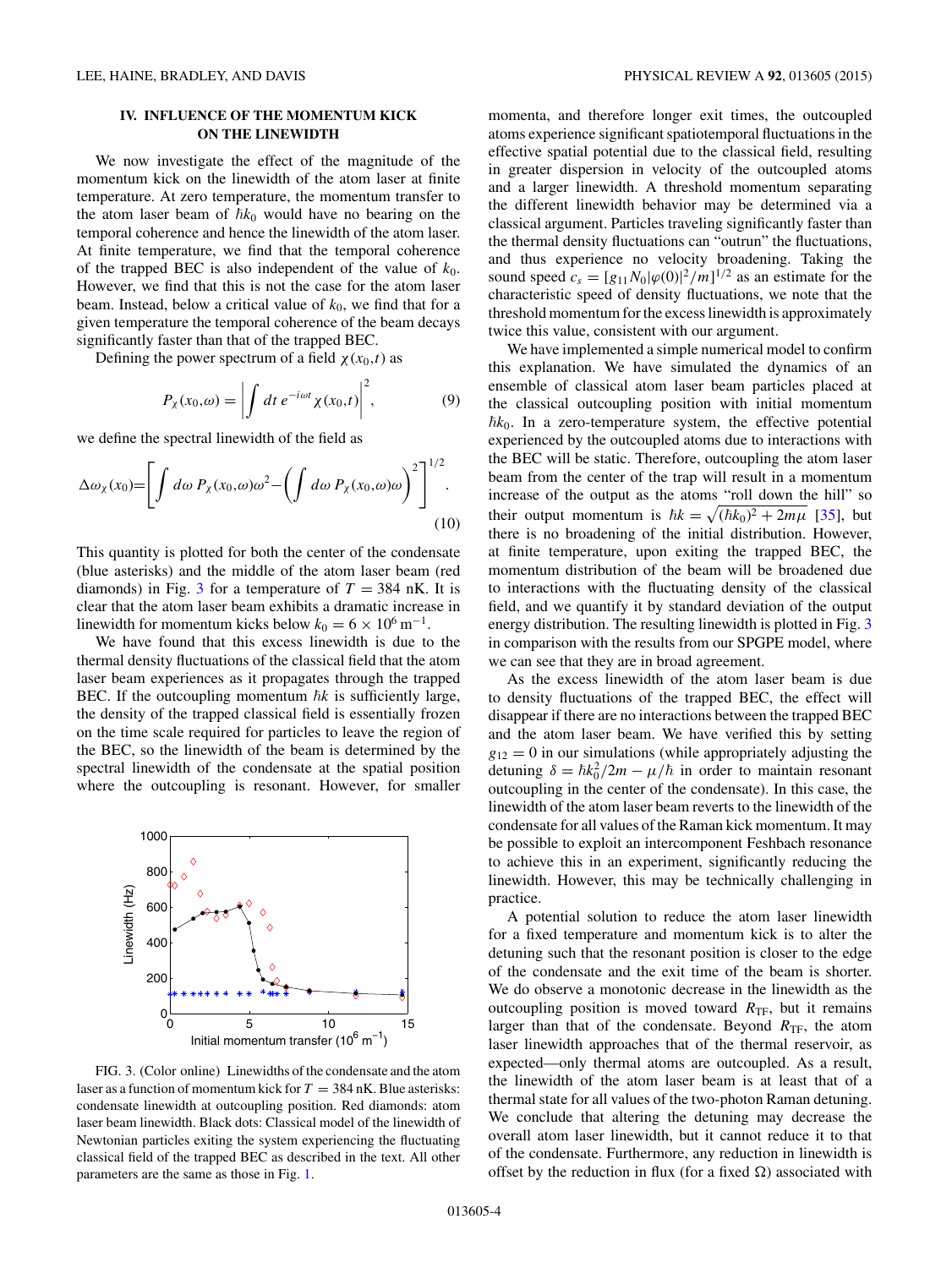<span id="page-4-0"></span>moving the outcoupling position away from the center of the trap.

Another strategy to reduce the excess linewidth observed for a given temperature and momentum kick may be to remove the waveguide and allow outcoupled atoms instead to fall under gravity in the radial direction, potentially reducing the exit time of the atom laser beam. For the parameters used in this work, the gravitational acceleration results in an exit time equivalent to an initial momentum kick of  $4.4 \times 10^6$  m<sup>-1</sup>. This value is below the threshold momentum, and so the linewidth of the atom laser beam will still be excessive. Additionally, removing the waveguide will degrade the transverse profile of the atom laser beam [\[42,51\]](#page-5-0), as was seen in [3[,52–55\]](#page-5-0).

## **V. CONCLUSIONS**

We have modeled the temporal coherence and linewidth of a continuous atom laser at finite temperature. We find that when outcoupling with a large momentum kick, the first-order

- [1] M.-O. Mewes, M. R. Andrews, D. M. Kurn, D. S. Durfee, C. G. Townsend, and W. Ketterle, [Phys. Rev. Lett.](http://dx.doi.org/10.1103/PhysRevLett.78.582) **[78](http://dx.doi.org/10.1103/PhysRevLett.78.582)**, [582](http://dx.doi.org/10.1103/PhysRevLett.78.582) [\(1997\)](http://dx.doi.org/10.1103/PhysRevLett.78.582).
- [2] I. Bloch, T. W. Hänsch, and T. Esslinger, *[Phys. Rev. Lett.](http://dx.doi.org/10.1103/PhysRevLett.82.3008)* **[82](http://dx.doi.org/10.1103/PhysRevLett.82.3008)**, [3008](http://dx.doi.org/10.1103/PhysRevLett.82.3008) [\(1999\)](http://dx.doi.org/10.1103/PhysRevLett.82.3008).
- [3] Y. LeCoq, J. H. Thywissen, S. A. Rangwala, F. Gerbier, S. [Richard, G. Delannoy, P. Bouyer, and A. Aspect,](http://dx.doi.org/10.1103/PhysRevLett.87.170403) Phys. Rev. Lett. **[87](http://dx.doi.org/10.1103/PhysRevLett.87.170403)**, [170403](http://dx.doi.org/10.1103/PhysRevLett.87.170403) [\(2001\)](http://dx.doi.org/10.1103/PhysRevLett.87.170403).
- [4] N. P. Robins, C. M. Savage, J. J. Hope, J. E. Lye, C. S. Fletcher, S. A. Haine, and J. D. Close, [Phys. Rev. A](http://dx.doi.org/10.1103/PhysRevA.69.051602) **[69](http://dx.doi.org/10.1103/PhysRevA.69.051602)**, [051602](http://dx.doi.org/10.1103/PhysRevA.69.051602) [\(2004\)](http://dx.doi.org/10.1103/PhysRevA.69.051602).
- [5] E. W. Hagley, L. Deng, M. Kozuma, J. Wen, K. Helmerson, S. L. Rolston, and W. D. Phillips, [Science](http://dx.doi.org/10.1126/science.283.5408.1706) **[283](http://dx.doi.org/10.1126/science.283.5408.1706)**, [1706](http://dx.doi.org/10.1126/science.283.5408.1706) [\(1999\)](http://dx.doi.org/10.1126/science.283.5408.1706).
- [6] N. P. Robins, C. Figl, S. A. Haine, A. K. Morrison, M. Jeppesen, J. J. Hope, and J. D. Close, [Phys. Rev. Lett.](http://dx.doi.org/10.1103/PhysRevLett.96.140403) **[96](http://dx.doi.org/10.1103/PhysRevLett.96.140403)**, [140403](http://dx.doi.org/10.1103/PhysRevLett.96.140403) [\(2006\)](http://dx.doi.org/10.1103/PhysRevLett.96.140403).
- [7] T. Lahaye, Z. Wang, G. Reinaudi, S. P. Rath, J. Dalibard, and D. Guéry-Odelin, *[Phys. Rev. A](http://dx.doi.org/10.1103/PhysRevA.72.033411)* **[72](http://dx.doi.org/10.1103/PhysRevA.72.033411)**, [033411](http://dx.doi.org/10.1103/PhysRevA.72.033411) [\(2005\)](http://dx.doi.org/10.1103/PhysRevA.72.033411).
- [8] [J. J. Hope, G. M. Moy, M. J. Collett, and C. M. Savage,](http://dx.doi.org/10.1103/PhysRevA.61.023603) *Phys.* Rev. A **[61](http://dx.doi.org/10.1103/PhysRevA.61.023603)**, [023603](http://dx.doi.org/10.1103/PhysRevA.61.023603) [\(2000\)](http://dx.doi.org/10.1103/PhysRevA.61.023603).
- [9] [T. L. Gustavson, P. Bouyer, and M. A. Kasevich,](http://dx.doi.org/10.1103/PhysRevLett.78.2046) Phys. Rev. Lett. **[78](http://dx.doi.org/10.1103/PhysRevLett.78.2046)**, [2046](http://dx.doi.org/10.1103/PhysRevLett.78.2046) [\(1997\)](http://dx.doi.org/10.1103/PhysRevLett.78.2046).
- [10] Y. Shin, M. Saba, T. A. Pasquini, W. Ketterle, D. E. Pritchard, and A. E. Leanhardt, [Phys. Rev. Lett.](http://dx.doi.org/10.1103/PhysRevLett.92.050405) **[92](http://dx.doi.org/10.1103/PhysRevLett.92.050405)**, [050405](http://dx.doi.org/10.1103/PhysRevLett.92.050405) [\(2004\)](http://dx.doi.org/10.1103/PhysRevLett.92.050405).
- [11] I. Bloch, T. W. Hänsch, and T. Esslinger, [Nature \(London\)](http://dx.doi.org/10.1038/35003132)  $403$ , [166](http://dx.doi.org/10.1038/35003132) [\(2000\)](http://dx.doi.org/10.1038/35003132).
- [12] T. Esslinger, I. Bloch, and T. W. Hänsch, [J. Mod. Opt.](http://dx.doi.org/10.1080/09500340008232192) [47](http://dx.doi.org/10.1080/09500340008232192), [2725](http://dx.doi.org/10.1080/09500340008232192) [\(2000\)](http://dx.doi.org/10.1080/09500340008232192).
- $[13]$  S. Ritter, A. Ottl, T. Donner, T. Bourdel, M. Köhl, and T. Esslinger, [Phys. Rev. Lett.](http://dx.doi.org/10.1103/PhysRevLett.98.090402) **[98](http://dx.doi.org/10.1103/PhysRevLett.98.090402)**, [090402](http://dx.doi.org/10.1103/PhysRevLett.98.090402) [\(2007\)](http://dx.doi.org/10.1103/PhysRevLett.98.090402).
- [14] S. S. Szigeti, J. E. Debs, J. J. Hope, N. P. Robins, and J. D. Close, [New J. Phys.](http://dx.doi.org/10.1088/1367-2630/14/2/023009) **[14](http://dx.doi.org/10.1088/1367-2630/14/2/023009)**, [023009](http://dx.doi.org/10.1088/1367-2630/14/2/023009) [\(2012\)](http://dx.doi.org/10.1088/1367-2630/14/2/023009).
- [15] [D. S. Durfee, Y. K. Shaham, and M. A. Kasevich,](http://dx.doi.org/10.1103/PhysRevLett.97.240801) *Phys. Rev.* Lett. **[97](http://dx.doi.org/10.1103/PhysRevLett.97.240801)**, [240801](http://dx.doi.org/10.1103/PhysRevLett.97.240801) [\(2006\)](http://dx.doi.org/10.1103/PhysRevLett.97.240801).
- [16] K. Eckert, P. Hyllus, D. Bruß, U. V. Poulsen, M. Lewenstein, C. Jentsch, T. Müller, E. M. Rasel, and W. Ertmer, *[Phys. Rev. A](http://dx.doi.org/10.1103/PhysRevA.73.013814)* **[73](http://dx.doi.org/10.1103/PhysRevA.73.013814)**, [013814](http://dx.doi.org/10.1103/PhysRevA.73.013814) [\(2006\)](http://dx.doi.org/10.1103/PhysRevA.73.013814).
- [17] A. P. Chikkatur, Y. Shin, A. E. Leanhardt, D. Kielpinski, E. Tsikata, T. L. Gustavson, D. E. Pritchard, and W. Ketterle, [Science](http://dx.doi.org/10.1126/science.296.5576.2193) **[296](http://dx.doi.org/10.1126/science.296.5576.2193)**, [2193](http://dx.doi.org/10.1126/science.296.5576.2193) [\(2002\)](http://dx.doi.org/10.1126/science.296.5576.2193).

coherence of the atom laser beam mimics the first-order coherence of the trapped BEC, which is determined by thermal fluctuations. However, below a threshold momentum kick related to the condensate speed of sound, there is a dramatic increase in the spectral linewidth of the atom laser beam. We have identified the origin of this as density fluctuations in the trapped BEC while the atom laser beam exits the condensate, further increasing the energy spread of the output beam. Our results will influence the design and optimization of continuous atom lasers at finite temperature in the future.

### **ACKNOWLEDGMENTS**

This research was supported by Australian Research Council Discovery Projects No. DP1094025 and No. DE130100575. A.S.B. acknowledges the support of The New Zealand Marsden Fund and the Royal Society of New Zealand. M.J.D. acknowledges the support of the JILA Visiting Fellows program.

- [18] N. P. Robins, C. Figl, M. Jeppesen, G. R. Dennis, and J. D. Close, [Nat. Phys.](http://dx.doi.org/10.1038/nphys1027) **[4](http://dx.doi.org/10.1038/nphys1027)**, [731](http://dx.doi.org/10.1038/nphys1027) [\(2008\)](http://dx.doi.org/10.1038/nphys1027).
- [19] [S. Stellmer, B. Pasquiou, R. Grimm, and F. Schreck,](http://dx.doi.org/10.1103/PhysRevLett.110.263003) *Phys. Rev.* Lett. **[110](http://dx.doi.org/10.1103/PhysRevLett.110.263003)**, [263003](http://dx.doi.org/10.1103/PhysRevLett.110.263003) [\(2013\)](http://dx.doi.org/10.1103/PhysRevLett.110.263003).
- [20] [H. M. Wiseman, A. Martins, and D. F. Walls,](http://dx.doi.org/10.1088/1355-5111/8/3/032) Quantum Semiclass. Opt. **[8](http://dx.doi.org/10.1088/1355-5111/8/3/032)**, [737](http://dx.doi.org/10.1088/1355-5111/8/3/032) [\(1996\)](http://dx.doi.org/10.1088/1355-5111/8/3/032).
- [21] M. Holland, K. Burnett, C. Gardiner, J. I. Cirac, and P. Zoller, [Phys. Rev. A](http://dx.doi.org/10.1103/PhysRevA.54.R1757) **[54](http://dx.doi.org/10.1103/PhysRevA.54.R1757)**, [R1757\(](http://dx.doi.org/10.1103/PhysRevA.54.R1757)R) [\(1996\)](http://dx.doi.org/10.1103/PhysRevA.54.R1757).
- [22] G. R. Dennis, M. J. Davis, and J. J. Hope, [Phys. Rev. A](http://dx.doi.org/10.1103/PhysRevA.86.013640) **[86](http://dx.doi.org/10.1103/PhysRevA.86.013640)**, [013640](http://dx.doi.org/10.1103/PhysRevA.86.013640) [\(2012\)](http://dx.doi.org/10.1103/PhysRevA.86.013640).
- [23] S. Bhongale and M. Holland, [Phys. Rev. A](http://dx.doi.org/10.1103/PhysRevA.62.043604) **[62](http://dx.doi.org/10.1103/PhysRevA.62.043604)**, [043604](http://dx.doi.org/10.1103/PhysRevA.62.043604) [\(2000\)](http://dx.doi.org/10.1103/PhysRevA.62.043604).
- [24] Y. Castin, J. I. Cirac, and M. Lewenstein, [Phys. Rev. Lett.](http://dx.doi.org/10.1103/PhysRevLett.80.5305) **[80](http://dx.doi.org/10.1103/PhysRevLett.80.5305)**, [5305](http://dx.doi.org/10.1103/PhysRevLett.80.5305) [\(1998\)](http://dx.doi.org/10.1103/PhysRevLett.80.5305).
- [25] H. M. Wiseman and M. J. Collett, [Phys. Lett. A](http://dx.doi.org/10.1016/0375-9601(95)00355-7) **[202](http://dx.doi.org/10.1016/0375-9601(95)00355-7)**, [246](http://dx.doi.org/10.1016/0375-9601(95)00355-7) [\(1995\)](http://dx.doi.org/10.1016/0375-9601(95)00355-7).
- [26] M. Edwards, D. A. Griggs, P. L. Holman, C. W. Clark, S. L. Rolston, and W. D. Phillips, [J. Phys. B](http://dx.doi.org/10.1088/0953-4075/32/12/312) **[32](http://dx.doi.org/10.1088/0953-4075/32/12/312)**, [2935](http://dx.doi.org/10.1088/0953-4075/32/12/312) [\(1999\)](http://dx.doi.org/10.1088/0953-4075/32/12/312).
- [27] J. Schneider and A. Schenzle, [Appl. Phys. B](http://dx.doi.org/10.1007/s003400050819) **[69](http://dx.doi.org/10.1007/s003400050819)**, [353](http://dx.doi.org/10.1007/s003400050819) [\(1999\)](http://dx.doi.org/10.1007/s003400050819).
- [28] M. Naraschewski, A. Schenzle, and H. Wallis, [Phys. Rev. A](http://dx.doi.org/10.1103/PhysRevA.56.603) **[56](http://dx.doi.org/10.1103/PhysRevA.56.603)**, [603](http://dx.doi.org/10.1103/PhysRevA.56.603) [\(1997\)](http://dx.doi.org/10.1103/PhysRevA.56.603).
- [29] J.J. Hope, G. Moy, M. Collett, and C. M. Savage, [Opt. Commun.](http://dx.doi.org/10.1016/S0030-4018(99)00481-2) **[179](http://dx.doi.org/10.1016/S0030-4018(99)00481-2)**, [571](http://dx.doi.org/10.1016/S0030-4018(99)00481-2) [\(2000\)](http://dx.doi.org/10.1016/S0030-4018(99)00481-2).
- [30] [S. A. Haine, J. J. Hope, N. P. Robins, and C. M. Savage,](http://dx.doi.org/10.1103/PhysRevLett.88.170403) *Phys.* Rev. Lett. **[88](http://dx.doi.org/10.1103/PhysRevLett.88.170403)**, [170403](http://dx.doi.org/10.1103/PhysRevLett.88.170403) [\(2002\)](http://dx.doi.org/10.1103/PhysRevLett.88.170403).
- [31] S. A. Haine and J. J. Hope, [Phys. Rev. A](http://dx.doi.org/10.1103/PhysRevA.68.023607) **[68](http://dx.doi.org/10.1103/PhysRevA.68.023607)**, [023607](http://dx.doi.org/10.1103/PhysRevA.68.023607) [\(2003\)](http://dx.doi.org/10.1103/PhysRevA.68.023607).
- [32] [S. A. Haine, A. J. Ferris, J. D. Close, and J. J. Hope,](http://dx.doi.org/10.1103/PhysRevA.69.013605) *Phys. Rev.* A **[69](http://dx.doi.org/10.1103/PhysRevA.69.013605)**, [013605](http://dx.doi.org/10.1103/PhysRevA.69.013605) [\(2004\)](http://dx.doi.org/10.1103/PhysRevA.69.013605).
- [33] M. T. Johnsson, S. A. Haine, and J. J. Hope, [Phys. Rev. A](http://dx.doi.org/10.1103/PhysRevA.72.053603) **[72](http://dx.doi.org/10.1103/PhysRevA.72.053603)**, [053603](http://dx.doi.org/10.1103/PhysRevA.72.053603) [\(2005\)](http://dx.doi.org/10.1103/PhysRevA.72.053603).
- [34] M. Johnsson, S. Haine, J. Hope, N. Robins, C. Figl, M. Jeppesen, J. Dugue, and J. Close, ´ [Phys. Rev. A](http://dx.doi.org/10.1103/PhysRevA.75.043618) **[75](http://dx.doi.org/10.1103/PhysRevA.75.043618)**, [043618](http://dx.doi.org/10.1103/PhysRevA.75.043618) [\(2007\)](http://dx.doi.org/10.1103/PhysRevA.75.043618).
- [35] M. T. Johnsson and J. J. Hope, [Phys. Rev. A](http://dx.doi.org/10.1103/PhysRevA.75.043619) **[75](http://dx.doi.org/10.1103/PhysRevA.75.043619)**, [043619](http://dx.doi.org/10.1103/PhysRevA.75.043619) [\(2007\)](http://dx.doi.org/10.1103/PhysRevA.75.043619).
- [36] S. S. Szigeti, M. R. Hush, A. R. R. Carvalho, and J. J. Hope, [Phys. Rev. A](http://dx.doi.org/10.1103/PhysRevA.82.043632) **[82](http://dx.doi.org/10.1103/PhysRevA.82.043632)**, [043632](http://dx.doi.org/10.1103/PhysRevA.82.043632) [\(2010\)](http://dx.doi.org/10.1103/PhysRevA.82.043632).
- [37] N. P. Proukakis, Las. Phys. **13**, 527 (2003).
- [38] P. B. Blakie, A. S. Bradley, M. J. Davis, R. J. Ballagh, and C. W. Gardiner, [Adv. Phys.](http://dx.doi.org/10.1080/00018730802564254) **[57](http://dx.doi.org/10.1080/00018730802564254)**, [363](http://dx.doi.org/10.1080/00018730802564254) [\(2008\)](http://dx.doi.org/10.1080/00018730802564254).